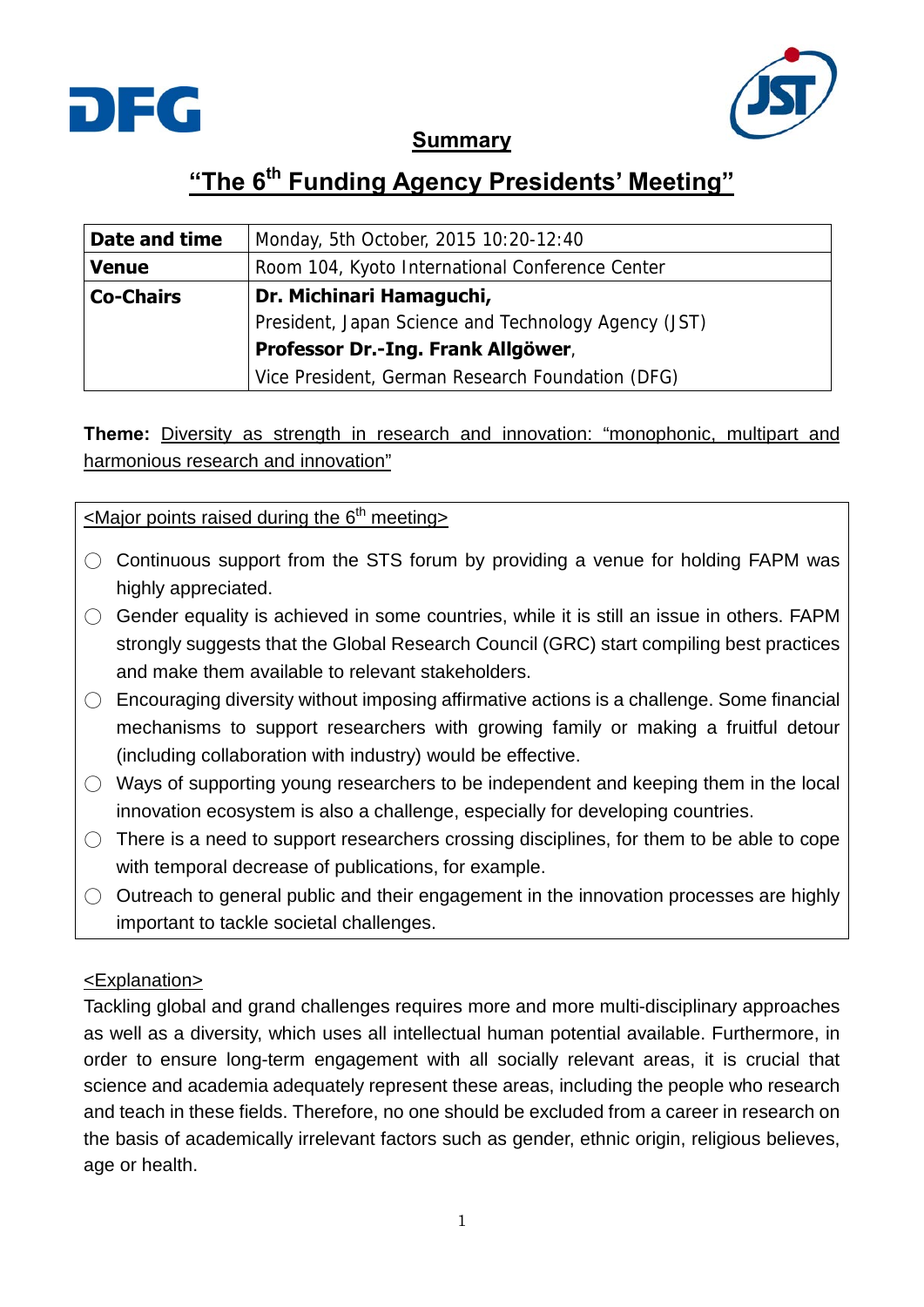The various aspects and phases of diversity in research, and how to foster it in a broad term, was the topic for FAPM 2015. Major points of discussion were the following, with the list of additional topics to further guide the discussion and encourage discussion from other aspects.

- Promotion of equal opportunity for under-represented gender, while recognizing sexual differences (best practice, hurdles)
- Fostering young researchers while retaining still active senior researchers (best practice, hurdles)
- Participation of diverse actors in research in response to societal challenges

| <b>Topics</b>       | Additional points to guide discussion                                         |
|---------------------|-------------------------------------------------------------------------------|
| Diversity in career | Nurturing future scientists/technologists/innovators?                         |
| stages              | Wider opportunities for solid career development corresponding to             |
|                     | societal needs                                                                |
|                     | Keeping still active experienced players in the loop                          |
| Diversity of        | Broader human resources, e.g., gender and ethnicity for strength<br>$\bullet$ |
| functions and       | Gender equality and work-life balance                                         |
| partners            | Implication of geographical distance, cultural differences, etc.              |
|                     | Role of mobility                                                              |
|                     | Interaction with society and empowerment of citizens/users<br>for             |
|                     | engagement in STI processes                                                   |
|                     | Role of FAs as facilitators and interfaces for diversity                      |
|                     | How FAs with different scope can cooperate to cover the entire innovation     |
|                     | value chain?                                                                  |
|                     | • Cross-border cooperation vs. national/regional funding                      |
| Diversity of fields | • Fostering academic diversity                                                |
|                     | Multi-/inter-/trans-disciplinarity and cluster approach                       |
|                     | How to evaluate diversity?                                                    |
|                     | Aspects of diversity and impacts on the R&D performance                       |
|                     | From basic science / emerging technologies to industry and social             |
|                     | application                                                                   |
|                     | • Open science vs conventional science in terms of fostering diversity        |
| Governance and      | • Research integrity and diversity, RRI                                       |
| communication       | Media/journals to support multi- and inter-disciplinary researches            |
|                     | Is language a barrier?                                                        |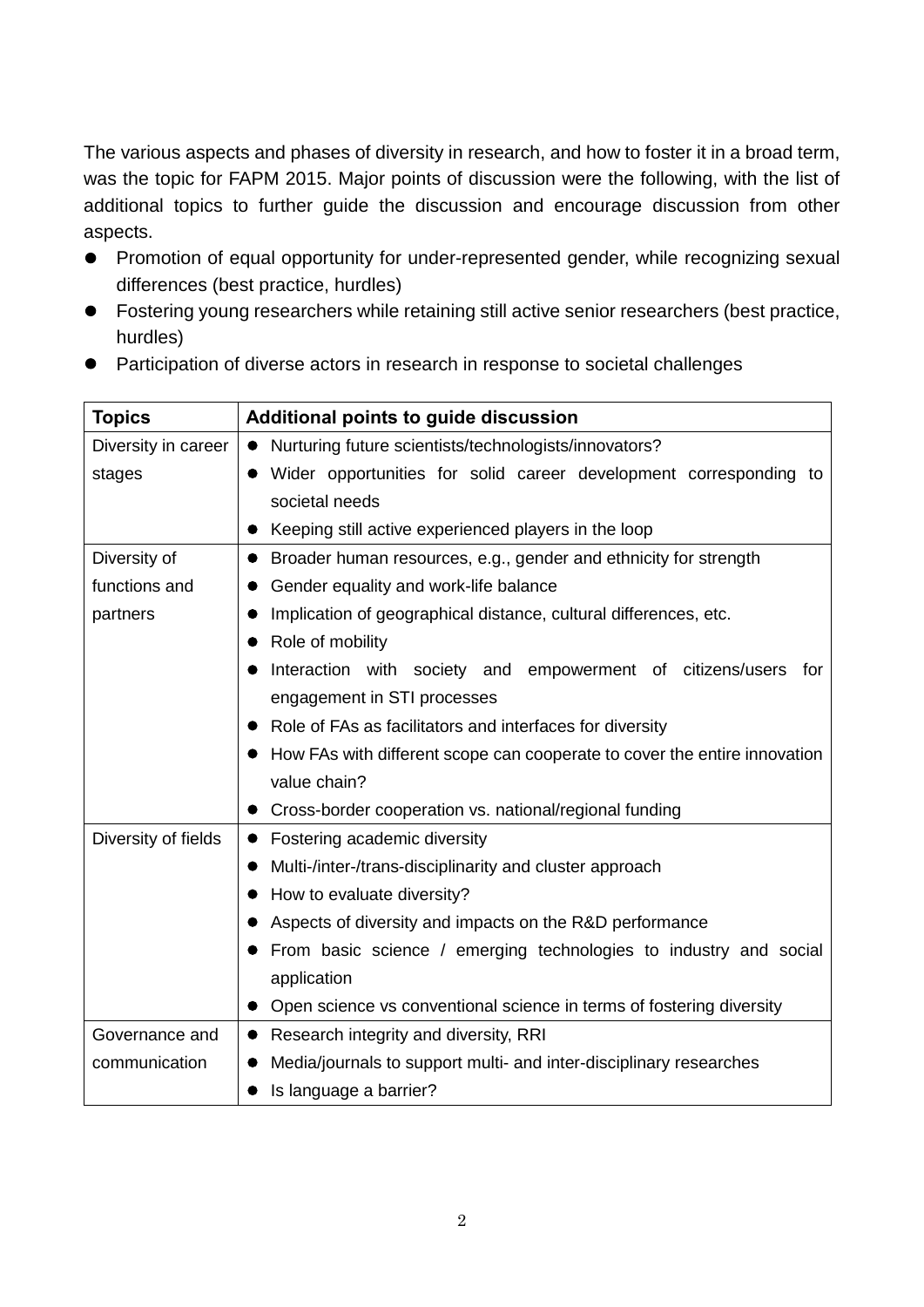#### **Major discussion points from Group 1**

Achievements of gender equality varie according to the countries. While there is no or little problem in countries like Portugal, Poland and Romania probably due to former political systems in some cases, there are countries still struggling with the issue, including Japan and USA.

Measures aiming at improving the equal participation include establishment of dedicated office, launch of calls for proposals to which only researchers with under-represented gender can apply, possibility of extending grants to balance research career with family growth, among others.

Supporting young, less experienced researchers while retaining still active senior researchers seemed to be a widely-shared challenge. To support young researchers, reform of employment system seemed to be necessary in some countries including Japan, before the demographic change would lead to disastrous situation. In some countries, supplying preferable research environments to young researchers is an issue, to prevent brain drain. It was a common understanding that FAs could just encourage diversity but should not set quota, so how to increase diversity without recourse to affirmative actions was the key question. Inclusion of diversity as a selection criterion for funding was considered to be one of the ways to achieve this. Regarding this, one of the participants commented that when success rate is low (70% of their funding programmes were with success rate of 10%), it is not only discouraging but also systemic conservatism comes into the selection process and only well-established groups tend to be funded.

Other participant commented on the diversity of research careers. We should recognize that researchers of today need to take much wider set of tasks, incl. research, teaching, research management, public outreach, translation to users and collaboration with users. Relative importance may well be different according to career stages, but the value all of those aspects should be increased.

Related to this, necessity of supporting researchers who dare to change their subjects/disciplines was recognized. Such changes require enormous personal efforts while those researchers may suffer from less publication until they re-establish themselves in the new field. Another one of the participants was said to be offering discipline hopping grants to help researchers with tackling different topics.

In terms of research topics, one of the participants told that Universities are not necessarily good at driving interdisciplinary researches while FAs can steer that, without substituting the responsibility of Universities.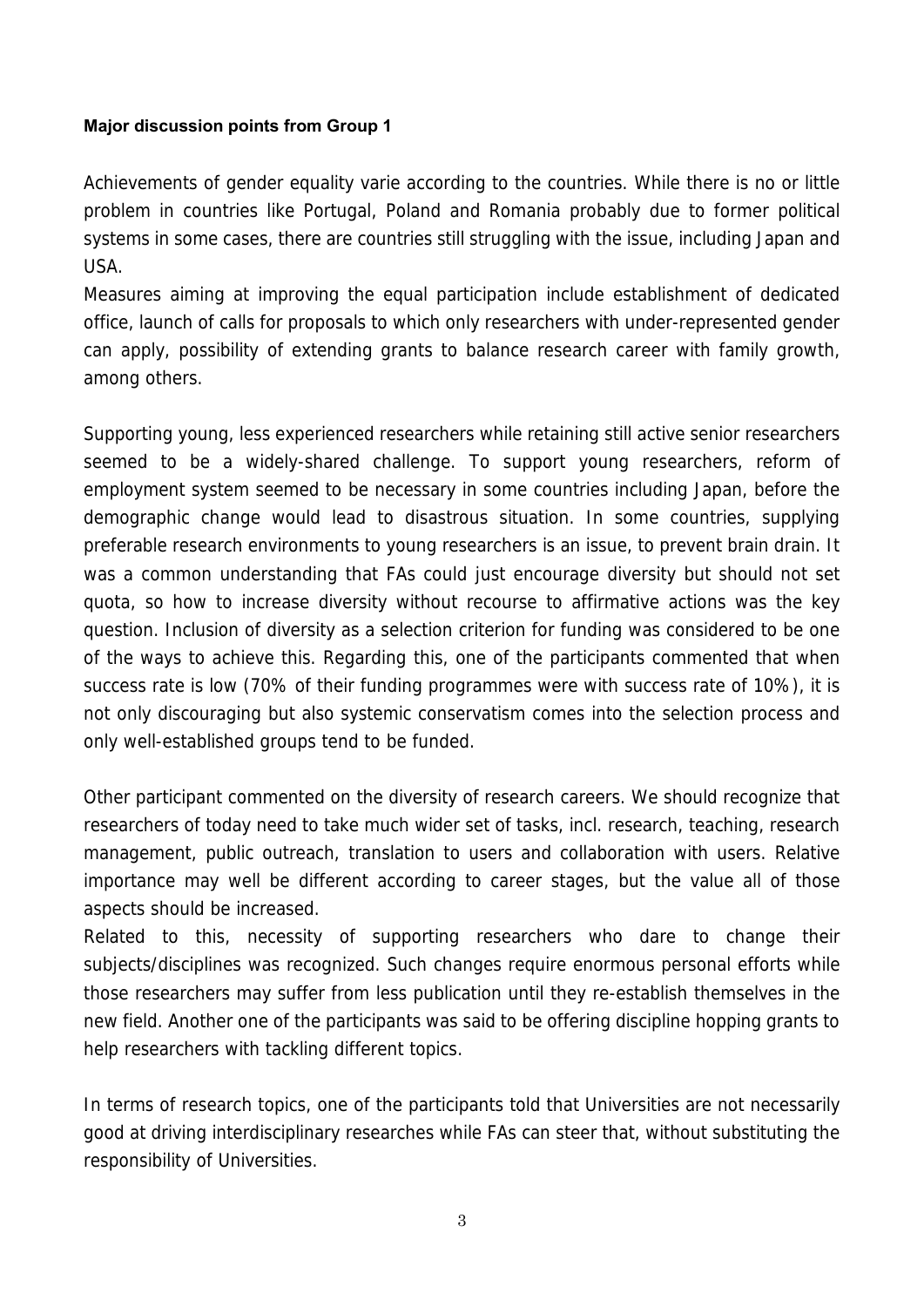As the challenges researchers tackle become closer to the society and more and more of global nature, involving non-conventional actors becomes important.

Some countries and regions including the EU and Israel have introduced policies that dissemination and out-reach activities should be part of research projects.

One of the participants reported that their Living labs programme was open to general public, and evaluation were made by mixed people, including both researchers and representatives of public, etc.

#### **Major discussion points from Group 2**

"Diversity as strength in research and innovation" turned out to be an issue of interest to all of the seven represented countries (complemented by the EU), each of them having brought relatively similar problems to the table. During the group discussion, it became evident that it was especially questions about diversity of gender, age and experience as well as diversity of scientific fields and nationality that matter in the funding agencies' daily work and their funding programs. Diversity in terms of ethnicity, religion or health, on the other hand, was seen as rather irrelevant topics – at least for the represented agencies.

In general, diversity in research may range from a more negative perspective, treating diversity as a danger or problem, to a more positive view of diversity as an advantage or even a useful resource. The representatives acknowledged that diversity research is practically not yet recognized as a resource, however, effective diversity research management is becoming more important. In order to gain basic knowledge on research diversity and its management, the funding agencies agreed that at least agencies with top-down programs should address these issues through appointed programs on diversity research. As important follow-up tasks, the participating funding agencies decided that male and female researchers on all different career levels should be supported more diversely. FAPM would recommend that best practice examples to be collected by GRC and made available to relevant stakeholders in order to share information between countries and to give guidance.

#### **Major discussion points from Group 3**

#### Discussion Point #1 Gender

It is important to collect data on gender balance matter. For instance, UK is collecting data from research applications. Institutes must be accountable for the gender balance, and there should be a regulation to keep that balance, e.g., violation may result in an